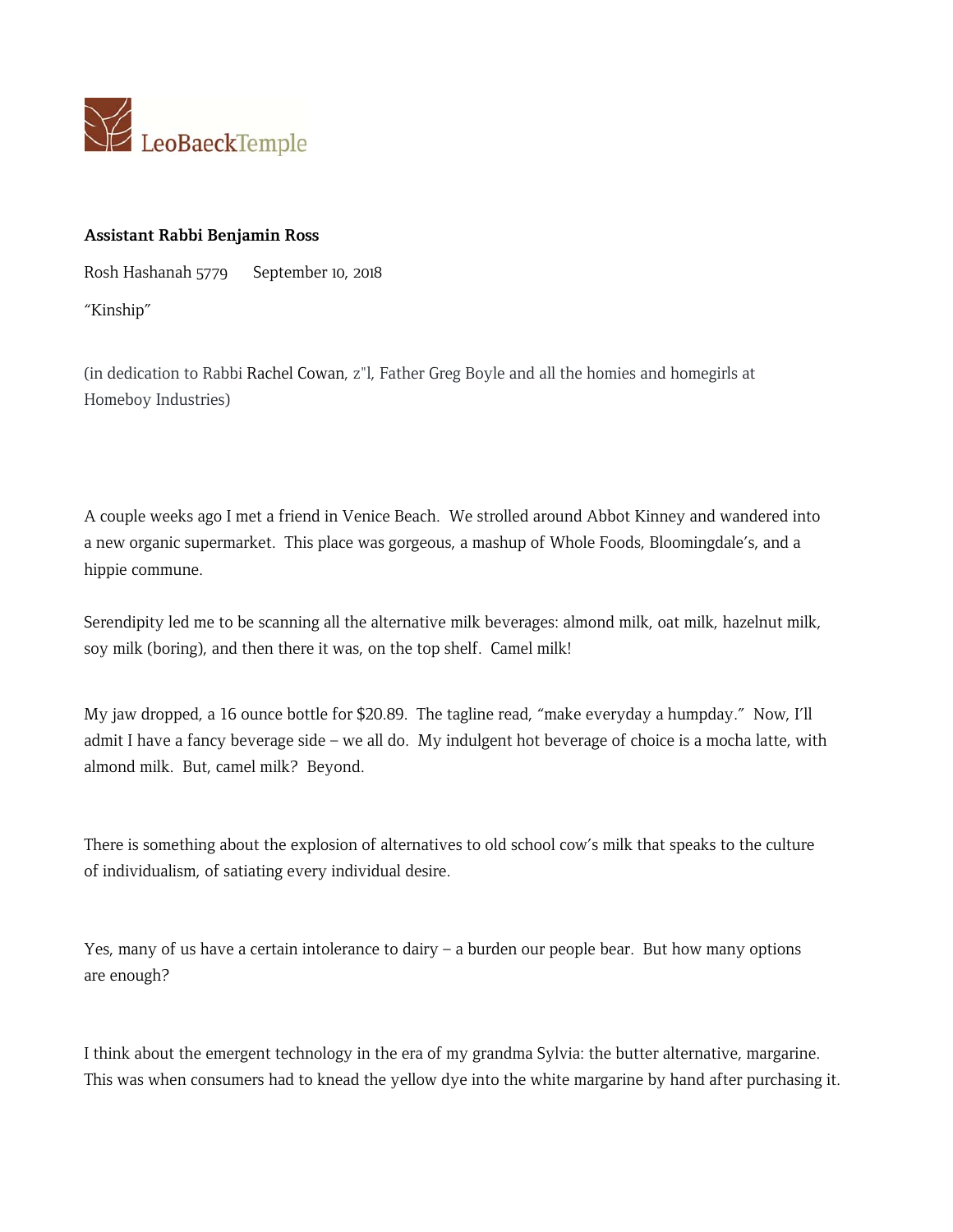How can it be that we have fifteen milk alternatives including a twenty dollar bottle of camel milk, but we still have homelessness?

What propels us into a state of irrational exuberance when one of our quirky individual appetites are so perfectly sated – yet we can so easily abate our pursuit of finding cures to societal ills which shadow us like demoralized spirits.

Of course, this disequilibrium is not distinct to the US, but it has been an Achilles heel for some time. I am hesitant to blame camel milk or its consumers for all the ills of American society.

But there is something about our outsized focus on meeting our every individual desire, and a disintegrating commitment to the common good, to any sense of shared suffering that propelled earlier generations to accomplish great things.

There is a sense that we are losing our way, that we need a national *teshuvah*, a return to our better self. But, what feels new and raw, is grounded in a much older ailment.

As the 19th century historian Alexis de Tocqueville, who wrote extensively about democracy in mid-19th Century America, said, "As social equality spreads there are more and more people who, though neither rich – nor powerful enough to have much hold over others, have gained and kept enough wealth and enough understanding to look after their own needs.

Such folk owe no man anything and hardly expect anything from anybody. They form the habit of thinking of themselves in isolation and imagine their whole destiny is in their own hands." (Democracy in America, p. 508).

Closer to home, when we do a *cheshbon hanefesh*, an accounting of our soul, individually and as a temple community, how would we assess ourselves against de Tocqueville's critique?

Inside each of us there are restless pains, calling from our very depths, that we may resist exploring. They may terrify us, leave us feeling isolated, often powerless. This debilitating unease seems to pervade many, as our nation flails.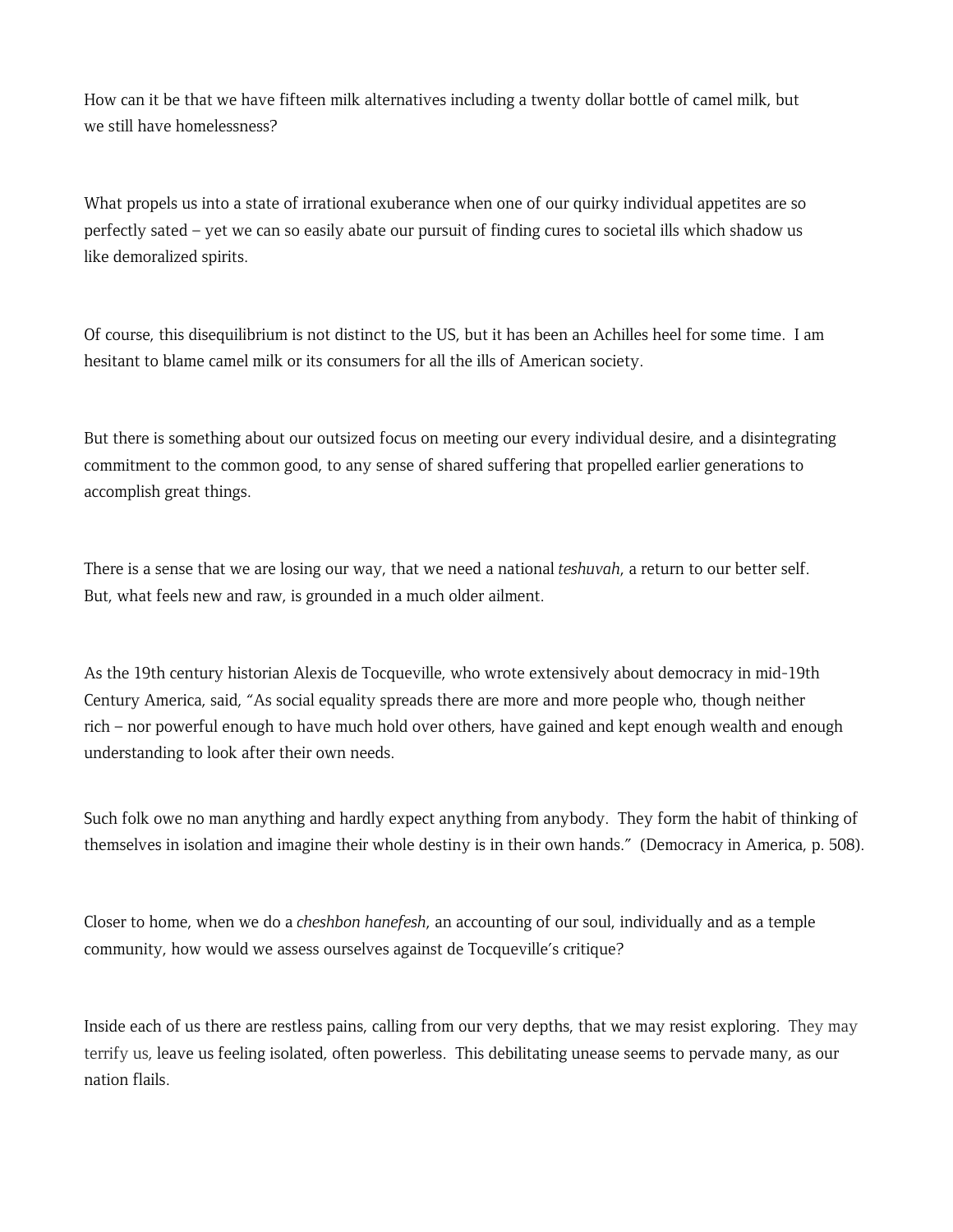We cannot comprehend the depths of pain that exists, most of us trying to grasp our destiny with white knuckles, watching as cracks appear in our marbled democracy and America's great promise slows its roll.

Senator John McCain, may his memory be for a blessing, in his final statement, released after his death, challenged us to remember what is possible, "Do not despair of our present difficulties but believe always in the promise and greatness of America, because nothing is inevitable here."

An accessible antidote to this fear and despair is to expand our sense of kinship and connection with others, and ourselves.

Father Greg Boyle, the Jesuit priest who founded Homeboy Industries, providing hope, job training, and support to formerly gang-involved and previously incarcerated men and women in East Los Angeles, writes extensively about kinship.

Father Boyle defines kinship as how we achieve a sense of awe at what the poor have to carry instead of standing in judgment. Where we measure our compassion not in how we serve the poor but how we see ourselves in kinship with them, in mutuality.

Father Boyle challenges us, writing, "To stand with those whose burdens are more than they can bear...you will go from here and have this exquisite privilege once in a while to be able to stand with the easily despised and the readily left out, with the demonized so that the demonizing will stop, and (stand) with the disposable, so the day will come when we stop throwing people away."

The extension of kinship to the poor and most vulnerable is the internal exercise of embracing our most impoverished self – where we are the most defeated and fragile.

Kinship is a tall order, but the absence of kinship is far worse – it is living in denial of our own pain and the pain that surrounds us. While the concept of kinship and responsibility are not new, the struggle to live them into the world is the human challenge for the ages.

A strong example of what I mean by kinship can be found in the Book of Deuteronomy. In Deuteronomy, Moses prepares the Israelites to live in the Promised Land and instructs them about the mitzvah of the Eglah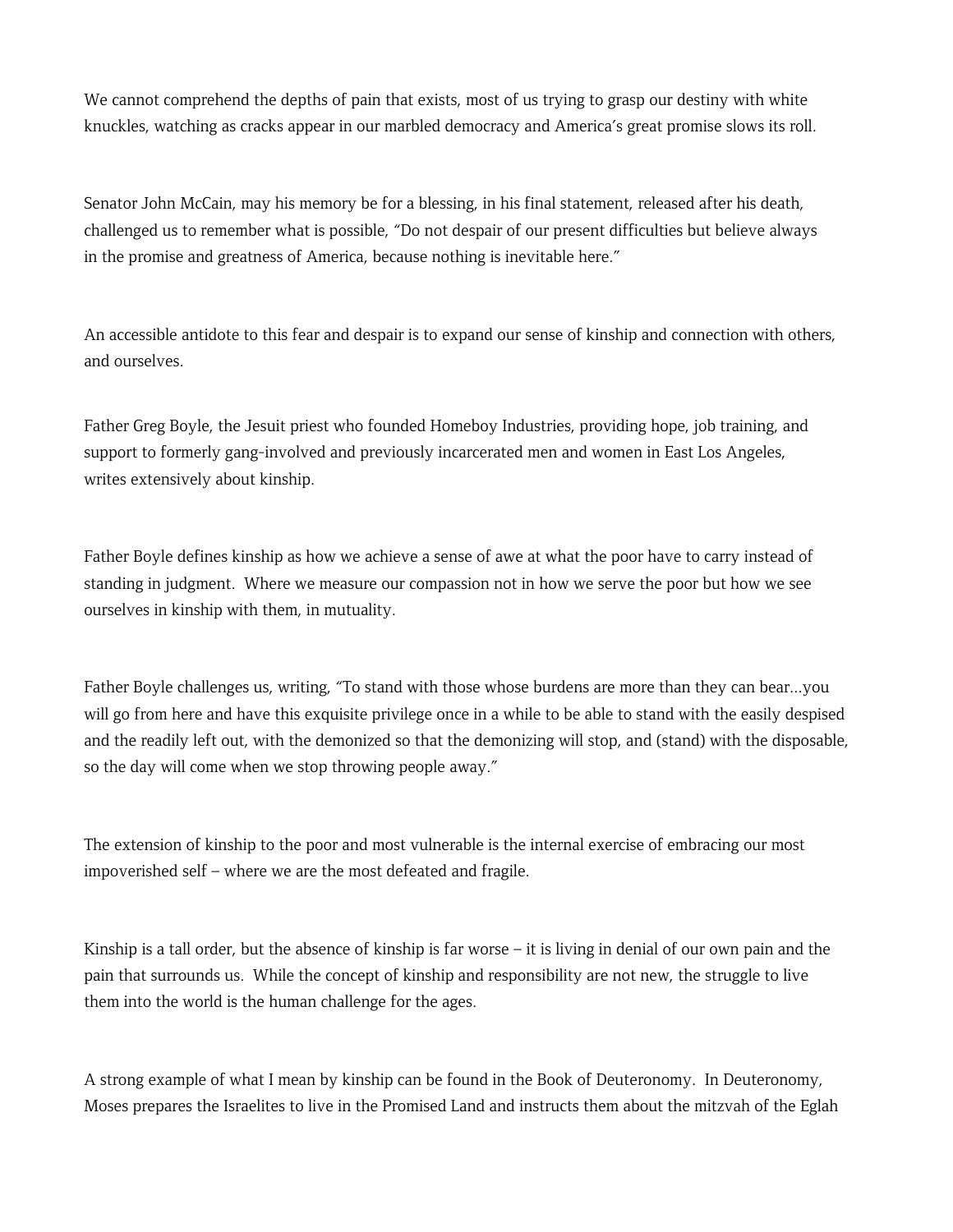Arufah. Eglah Arufah, is an atonement offering for when a slain person is found in a field and the slayer is unknown.

Once the slain body is found, the elders and leaders of the nearby towns are sent out to measure the distance to the closest towns to identify who has to undertake the atonement sacrifice. Now this next part is a little gruesome.

After the closest town is determined, the elders from this town must take a young female cow, and bring her to a riverbed. When the elders arrive at the riverbed, they break the cow's neck, this is the *eglah arufah*.

After this atonement offering, the elders make the declaration: "Our hands did not shed this blood, nor did our eyes see it done. Absolve, O Adonai, Your people Israel whom You redeemed, and do not let guilt for the loss of life of the innocent remain among Your people Israel."

Why should the Torah make this a mitzvah, a commandment? Why care about a slain body in an empty field? Of course, the whole notion of atonement through sacrifice and how it is achieved seems "odd" or repulsive to modernist sensibilities – or could.

Alas, I'm encouraging us to look at it metaphorically, as the rabbis of the Talmud, Maimonides and later scholars do.

The divine, through Moses is seeking to inculcate a sense of communal responsibility. The rabbis believe the reason elders and leaders are sent themselves to measure the distance from the slain body to the closest town is that this responsibility is something one cannot delegate.

Further, there is a rabbinic interpretation that the cause of the slain person's death is related to the fact that society abdicated its responsibility to care for the vulnerable, and this person was sent out without food and provisions, and therefore more susceptible to danger.

Additionally, building on the theme of communal responsibility, it is believed that the fields where the body was found must lie fallow until the *eglah arufah*, the atonement is made or the slayer is captured. This is meant to animate the owner of the field, and in turn the community to act, to find the murderer.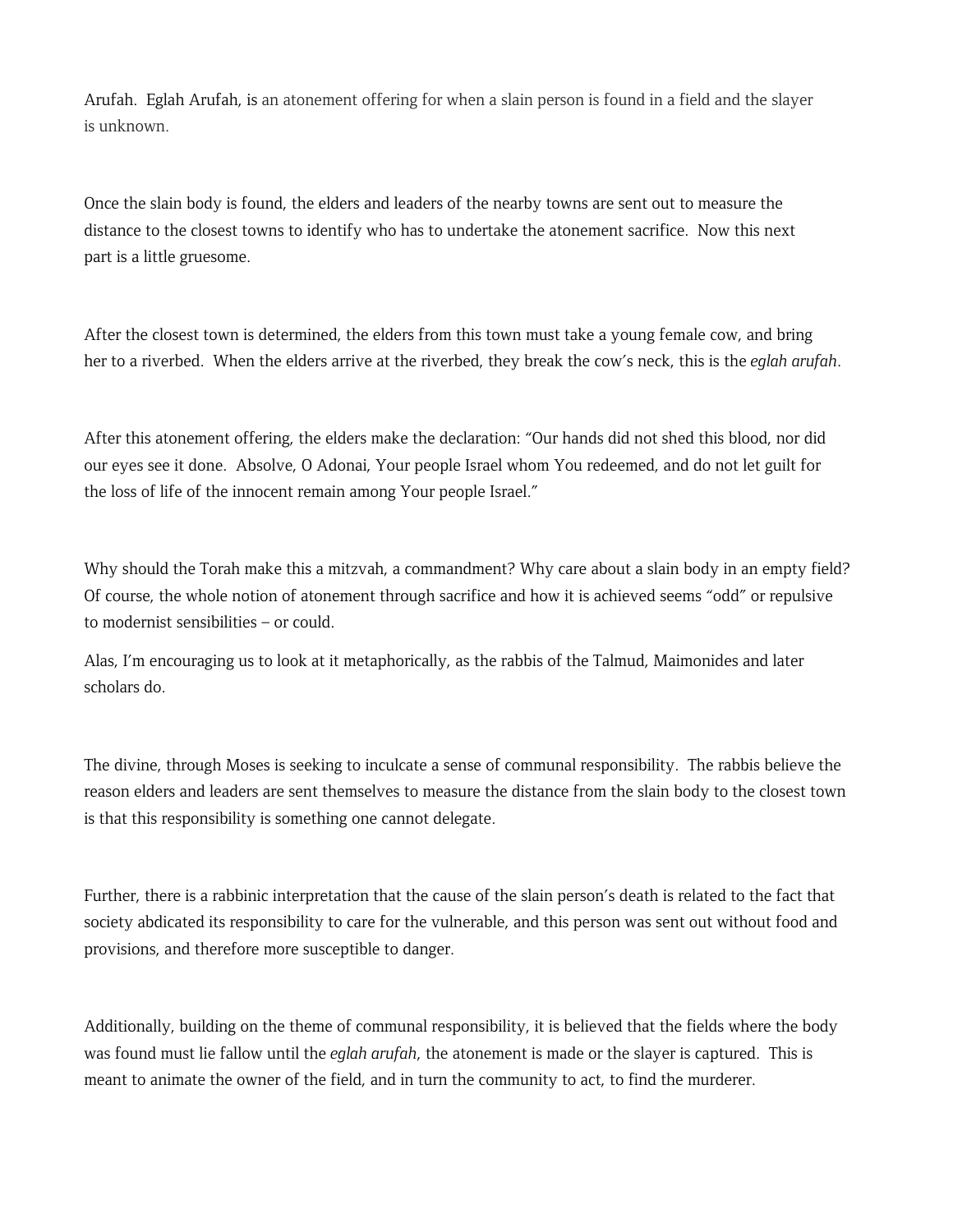What are the proverbial "slain bodies" in our field, or in a more contemporary frame, our field of vision?

For me, the slain bodies on my spiritual field are unresolved relationships and undigested reminders of when I did not show up as my best self. They are also the homeless at the corner of Wilshire and Sepulveda I pass twice a day. It is the undocumented immigrants, more than one million in LA County, who live in fear of being deported by ICE, torn away from their kids and families.

And, it is black men in prisons held without money for bail.

Each of us, at different times, have experienced the sense of relief, even liberation, when the corners of our spiritual field, too long fallow, are replenished, sowed anew and allowed to nourish us once again.

Through this year's Elul emails, congregants beautifully and powerfully shared personal stories of their own path to forgiveness, and the rebirth that occurs through atonement. We all have the capacity to atone, to forgive, to be transformed. At a societal level we feel it with civil rights, same sex marriage and when other forms of oppression are overturned.

Closer to home, last January, twenty-five people from LBT participated in a month-long Jewish meditation intensive to cultivate the practice of extending and receiving love.

One of the central practices was to identify a time you were deeply cared for. After one reflection session, a member I'll call Sarah pulled me aside and shared that this was a difficult and painful exercise. She was reminded of her mom's failure to show up for her, to really love her. She never felt that sense of unconditional love.

Compounding the pain, her mom was in a nursing home in the final season of her life, struggling with dementia and frequently unresponsive. She carried the conflicting emotions of both deeply desiring to show up for her mom in ways she felt her mom never showed up for her while also secretly wishing the relationship would just fade away. When the nurse alerted Sarah that her mother only had days to live we went to be by her bedside, so her mom could say the *vidui*, her final confessions.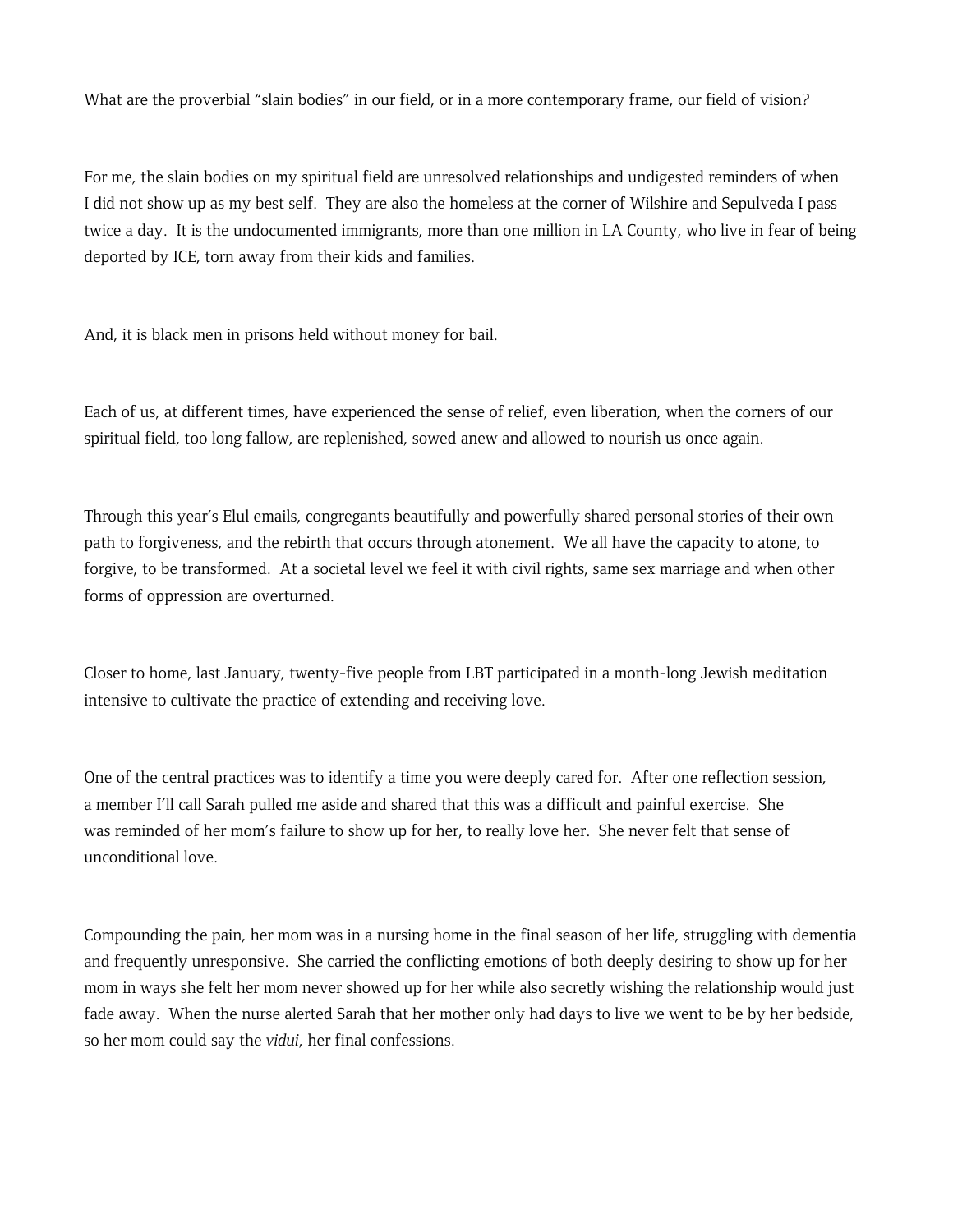After saying the *vidui* and the *sh'ma* Sarah read a prayer we found. The prayer, written by Rabbi Naomi Levy, was a stretch for Sarah, but it reflected how she truly felt. Harnessing her courage she prayed these words, to her mother and herself,

"Mom, I missed you when you were alive. I missed the words you never spoke, the affection you didn't give, the apology you wouldn't make. I missed the relationship we never had, the acceptance you couldn't offer.

I've spent my whole life missing you, longing for the parent you could never be. And now that you are gone I miss you even more.

I don't want to stop hoping for you to change. I don't want to stop waiting for you. It's hard to let you go, to concede that things between us will never improve.

I love you. And though you weren't able to express it, I believe you loved me too.

May God be with you and bless you with peace. Amen."

After one beat, fighting its way through labored breath, her mom whispered, "I love you."

We both were flush with the unanticipated response.

I stepped out of the room to give them some time alone and then we went outside. Sarah had spoken a painful truth that had been keeping that part of her spiritual field fallow. Her courage to speak a hard inner pain to a beloved was her *eglah arufah*, an offering for atonement. And with it came immense relief and liberation.

Joseph Goldstein, a world renowned mindfulness teacher says, "all self knowledge is bad news." But that is not true forever. We transform it when we encounter it, when we wrestle it awake and extricate it from our spiritual field.

Jose, one of the homies, a former gang member from Homeboy Industries, once spoke about how his mom beat him every single day during his elementary school years. His back was bloodied and scarred and caused him to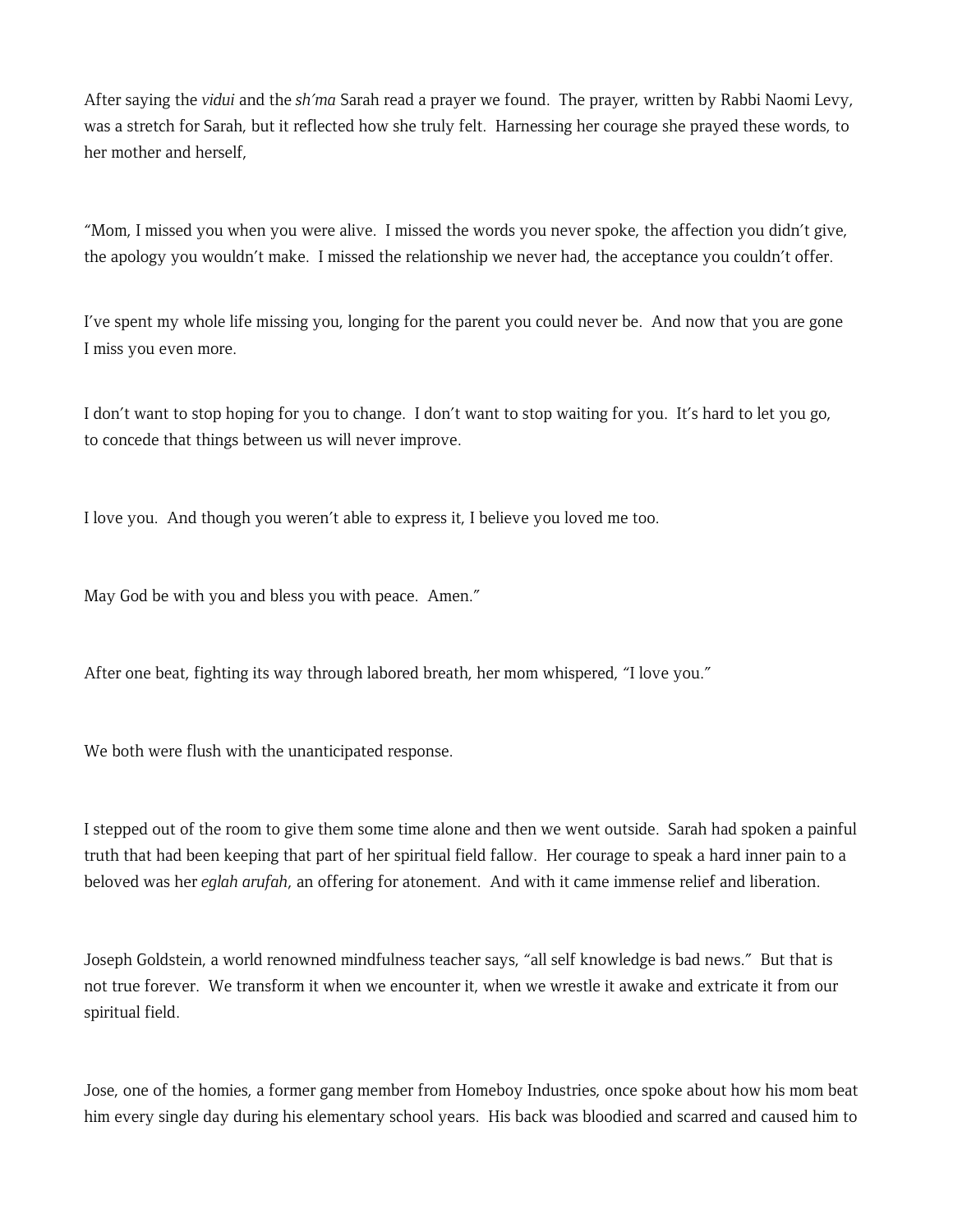wear three t-shirts to absorb the blood and hide the scars. On top of that, he was teased by classmates for wearing three t-shirts in 100 degree weather.

Jose said, "I wore three t-shirts well into my adult years because I was ashamed of my wounds. I didn't want anybody to see them. But now I welcome my wounds. I run my fingers over my scars. My wounds are my friends. After all, how can I help heal the wounded if I don't welcome my own wounds?"

As Jose beautifully teaches us, our capacity to transform the world is tethered to our openness to our own self awareness and transformation. We are not required to fix it, we usually can't, but we are charged with being present with the slain bodies in our spiritual field and the ragged edges in our community.

Another LBT congregant, a member I'll call Lanie, shared a recent encounter with her cleaning woman of seven years, Ursula. Many of us are extremely close with those who care for our kids or parents, clean our home, tend to our garden, and guard our buildings.

For many of us, these are the only black and brown people who are part of our inner circle. In my own home I think of Martha who cares for my kids, keeps our apartment from falling into mayhem, does our laundry, and even restocks my sock drawer. Intimate! Martha is a blessing in my life, allowing me to be a better father, husband, and rabbi.

In Lanie's case, one day she returned home and approached Ursula. Inspired by her involvement with justice work at LBT, and in turn an increased awareness of the anxiety and fear in immigrant communities, Lanie asked Ursula if they could sit down to speak for a moment. Lanie looked into Ursula's eyes, and simply said, "I know there is a lot happening in our country right now and I wanted to see if you are ok?"

Hot tears streamed down Ursula's face. She took a couple deep breathes and said, "two days ago my husband received deportation orders." Although in each other's lives, living on the same "field" they never stretched beyond "acceptable" boundaries.

The uncertainty, fear, suffering that Ursula and her husband carried with them was now laid bare, a body on their shared field. Although inclined to swoop in and be a savior, to fix this "problem" Lanie learned there was not a simple fix.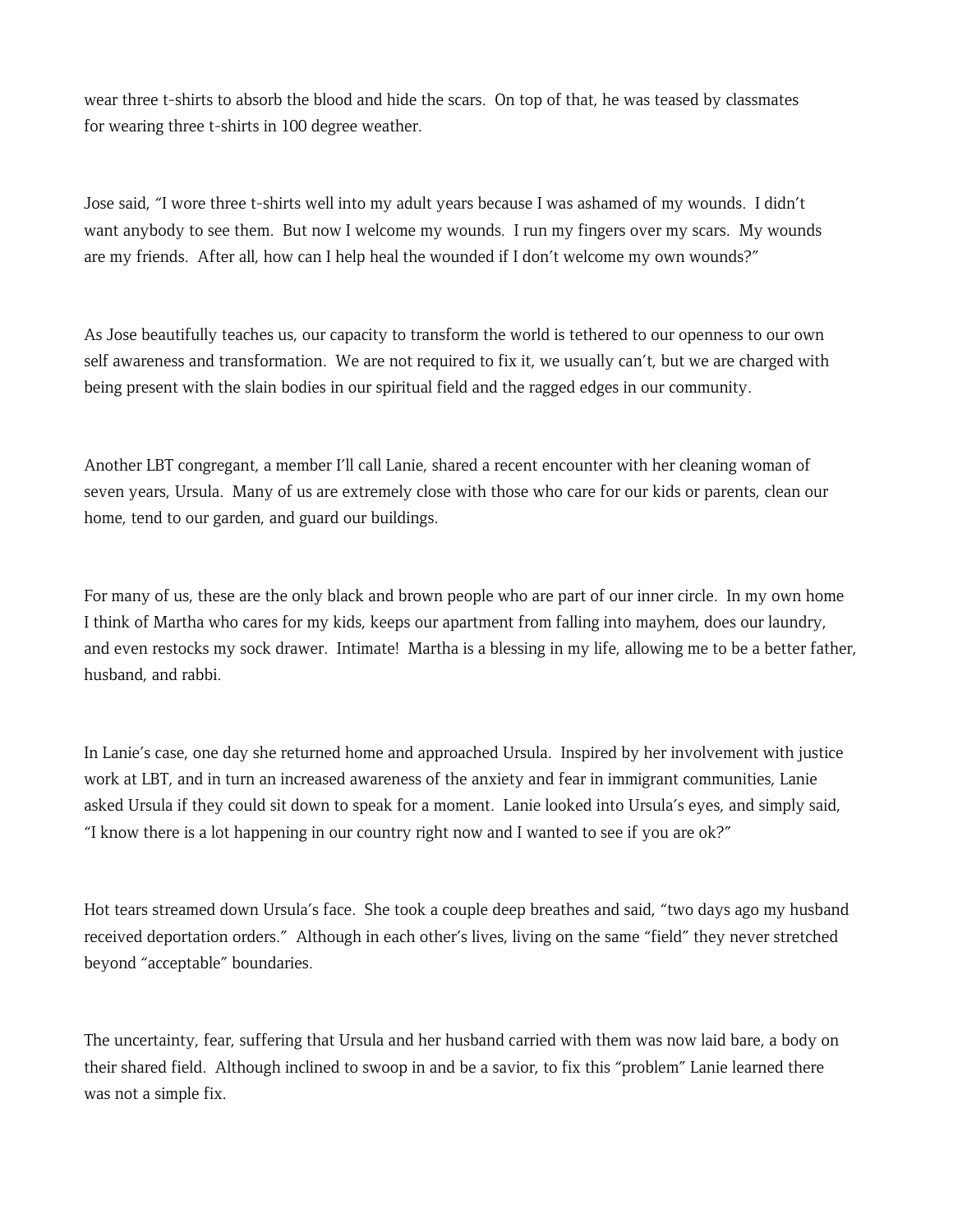Instead, Lanie learned to walk with Ursula and her husband. To take her cues and be led by Ursula and her family.

Lanie helped as she could, as did LBT, connecting them with LA VOICE, our interfaith partners. Lanie's compassion allowed Ursula to make her private pain public. After this encounter, their relationship deepened.

Our responsibility for the *eglah arufah* does not always allow us to act to repair the breach. Nevertheless, we can move into kinship by the simple and profound act of bearing witness.

Seeking kinship requires us to awake to the true depth of love that exists at all time between all people, a love of accountability. When I arrive each morning at LBT, I see Maurice the security guard. We chat. We talk about our kids, and the weather, and relationships. I ask him how he is doing, and he says, "I woke up today. So everything else is easy."

One day I asked him this question, and he went through a list of other bad things that hadn't happened to him – no car accident, house didn't burn down and on, until he casually added, "and I wasn't shot." My heart skipped a beat.

"Really, do you worry about being shot?" It just came out. He looked at me, cocked his head and smiled and said to the universe, "he thinks I'm worried about being shot," and he chuckled.

A moment of awkward silence passed and then we caught the thread of the conversation and kept moving.

But when I sat down at my desk I reflected that not once have I ever worried about being shot. I care about Maurice, his five year old daughter and his family. When I ask myself what is the feeling I have in my heart about Maurice it is love. Love and a deep sense of kinship.

Rabbi Menachem Mendel Shneerson wrote, "the principle behind the law of *eglah arufah* is that a person is also responsible for what occurs outside of her domain – outside of the areas where she is fully in control.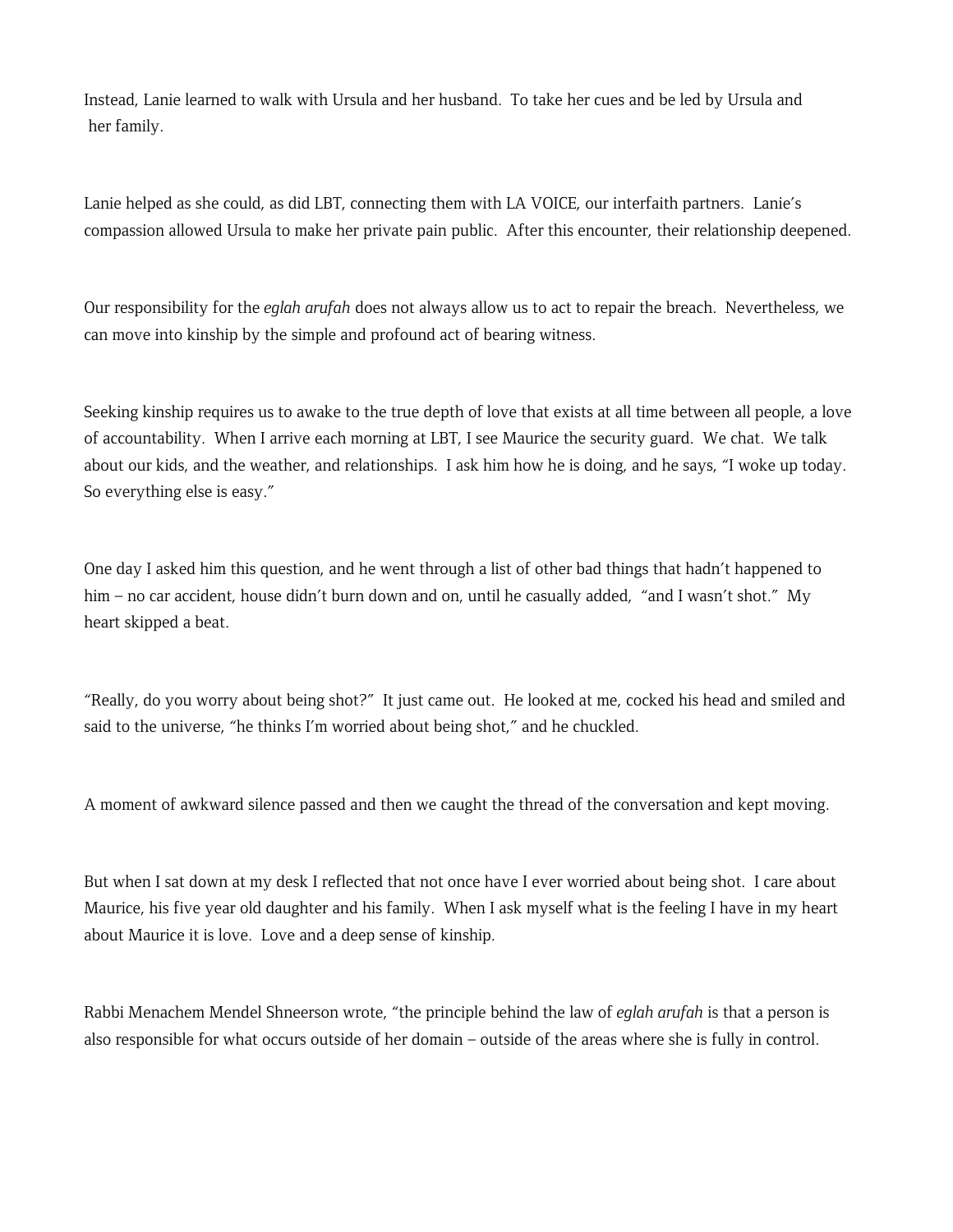When a murdered traveler is found out in the field, the elders of the nearest city must go out there and bring the *eglah arufah* to atone for the crime, although it occurred "outside of their jurisdiction"... The same applies on the personal level in all areas of life.

A person never has the right to say, "This is outside of my element. I have no obligation to deal with this." If it is something that, by divine providence, one has been made aware of, that means that there is something one can, and must, do to positively influence the end result.

Another congregant, a member I'll call Janet, recently begin volunteering through an LBT initiative, to register prisoners in the LA County Jail.

She reflected on her more than ten visits: "Before I started, never having been to a jail before, I assumed there would be barriers between myself and the inmates, that they would seem very different from someone I would meet on the outside; nothing to do with race, religion, age, etc. – but just by virtue of their being incarcerated.

I hadn't articulated this to myself exactly, but I may have felt they would be angry or resentful at being there, perhaps distant, and as a result, maybe not so easy to talk with. What I found as soon as I talked with the first man... is that there were no barriers. We talked as any two friendly people would, because they were all friendly and eager to sit with us and talk. Whatever preconceptions I had had, conscious or unconscious, melted away immediately.

Mostly I feel privileged to have this opportunity to meet with and get to know people, even just a bit, most of us never have any contact with."

Janet was transformed, and transformed others, through her offering. Who she encountered in the field was not a slain body, something, foul, unpleasant, terrifying. She found another person seeking to be seen and heard, to be human.

The fifteenth century rabbi, Arama writes: "the Torah presents the case of the *eglah arufah* to illustrate the extent of the liability shared by people who are apparently quite unconnected with the murder...

The Torah describes the ever widening circles of search for the party responsible, and the need for all parties to exonerate themselves from having had any connection with the crime committed."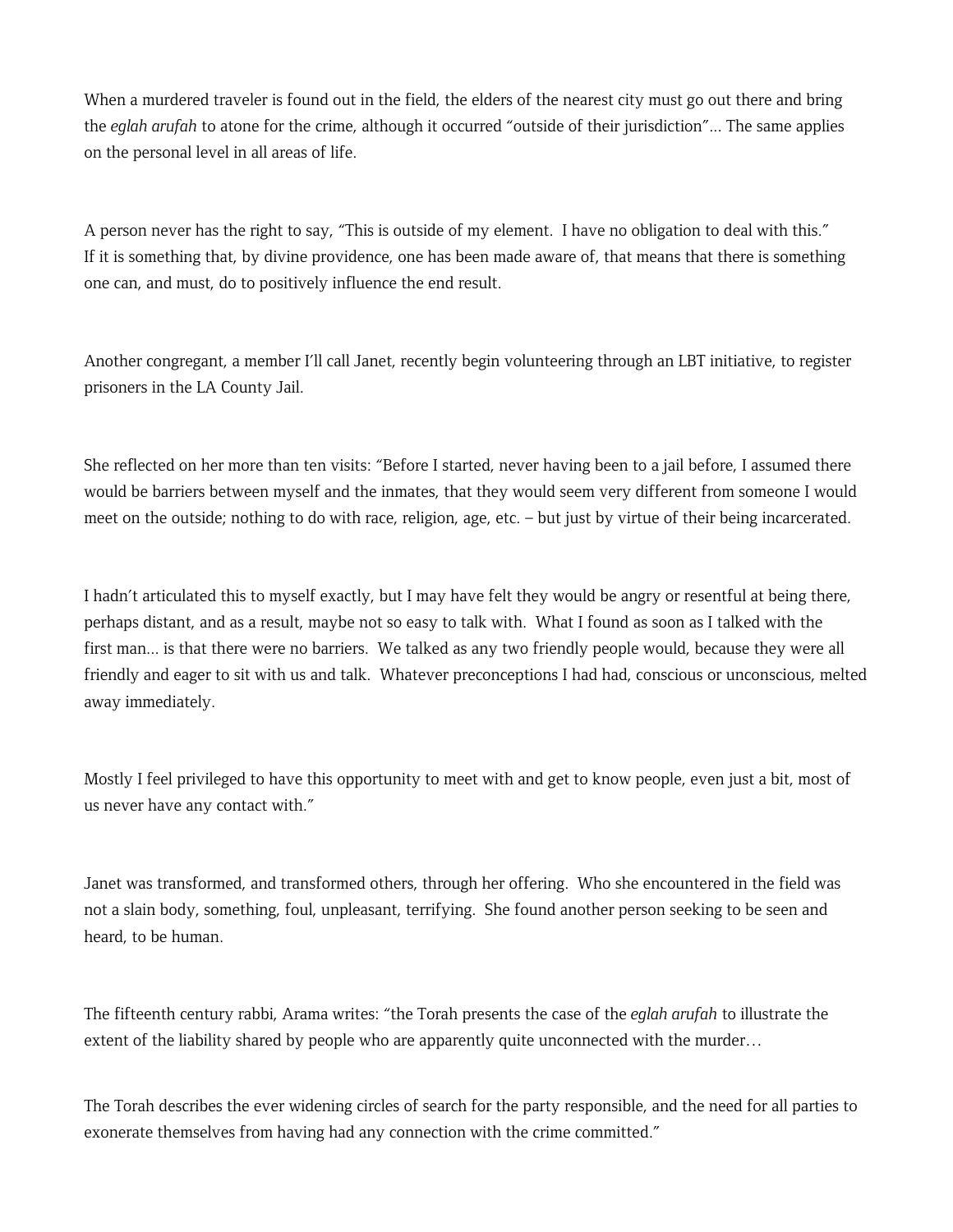The visual image of an ever widening field of responsibility of kinship is a powerful agitation to our inclination to see everything flowing toward us – filtering the suffering in the universe through our limited understanding of what is possible.

The great torah commentator Nechama Leibowitz provocatively writes: "responsibility for wrongdoing does not only lie with the perpetrator herself and even with the accessory. Lack of proper care and attention are also criminal.

Whoever keeps to her own quiet corner and refuses to have anything to do with the 'evil world,' who observes oppression and violence and does not stir a finger in protest cannot proclaim with a clear conscience that, 'Our hands have not shed this blood.'" (Nechama Leibowitz, Studies in Devarim, 207-208).

When we allow our observations of oppression to animate our action we invite transformation, of ourselves and our society. This is the very act of *teshuvah* – of noting personal and societal rupture and seeking to return to our best selves, who we are as a nation at our best.

We all want big change and we want it fast. Instant kinship.

Add hot water, mix in flavor packet, stir, drink.

But change is slow.

John Paul Lederbach, a professor at Notre Dame, encouraged us to move away from expecting social change to come quickly in the form of critical mass, the idea you need a large cohesive group of people all pulling in the same direction to make change.

That is often what happens at the tail end of a movement – what the civil rights movement looked like in the 1960s, but had almost no sense of critical mass in the 30s, 40s, even the 50s.

This is equally true with personal change, sometimes we need to shift one small thing, say one sentence as Lanie did to her cleaning woman Ursula, or the prayer that Sarah said at her dying mother's bedside, or take a risk and move into a new space as Janet did in the LA County Jail.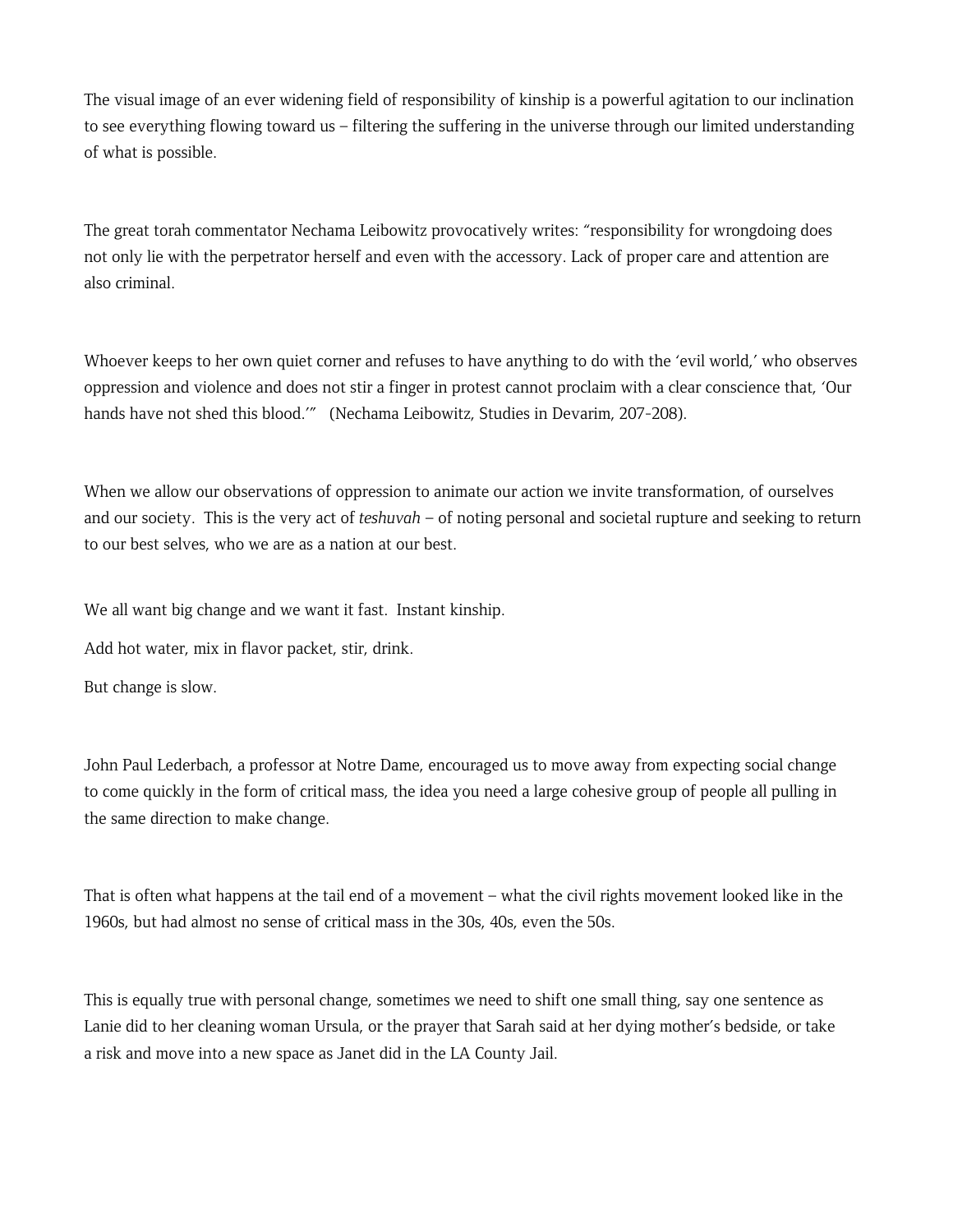Lederbach urges that instead of passively awaiting a messianic critical mass, what is essential is to see our individual work as critical yeast. That small changes, small shifts, and small awakenings serve as catalysts for much larger change.

Michelle Maiese, an interpreter of this critical yeast metaphor, writes, "Yeast is the smallest ingredient, yet it drives potential change and is necessary to make the other ingredients grow... Sitting on the shelf, yeast has no real capacity to bring about growth. It must be mixed in with the larger mass... Yeast cannot be mixed in directly and quickly. Initial growth must be cultivated carefully."

Moses is one model of critical yeast in our master narrative of the Exodus.

Rabbi Art Green writes about the miracle of Mt. Sinai not as the Torah's revelation, but rather the creation of the second set of tables. God is the sole creator of the first set. But, when Moses descends with the first tablets he finds the Israelites worshiping a golden calf. In Moses' fury, the first tablets are shattered. He ascends a second time, pleading with God for forgiveness.

There is a dramatic pause, and then, God accepts Moses' requests for *teshuvah*. This moment expands God's heart, and God is transformed. And, God learns a lesson. The second set of tables are carved by the hand of Moses while the words are from God. It is a collaborative effort. It is kinship in its purest form.

Green suggests that our work, during these days of awe, are to draft anew the covenant we each seek to enter with the divine. I would expand this to include a covenant of kinship with ourselves and the those in the circles around us. We are here today to atone for our shortcomings and imagine a country and world which we aspire to leave our children and the next generation.

Terry Tempest Williams writes, "The human heart is the first home of democracy. It is where we embrace our questions. Can we be equitable? Can we be generous? Can we listen with our whole beings, not just our minds, and offer our attention rather than our opinions?

And do we have enough resolve in our hearts to act courageously, relentlessly, without giving up – ever – trusting our fellow citizens to join with us in our determined pursuit of a living democracy?"